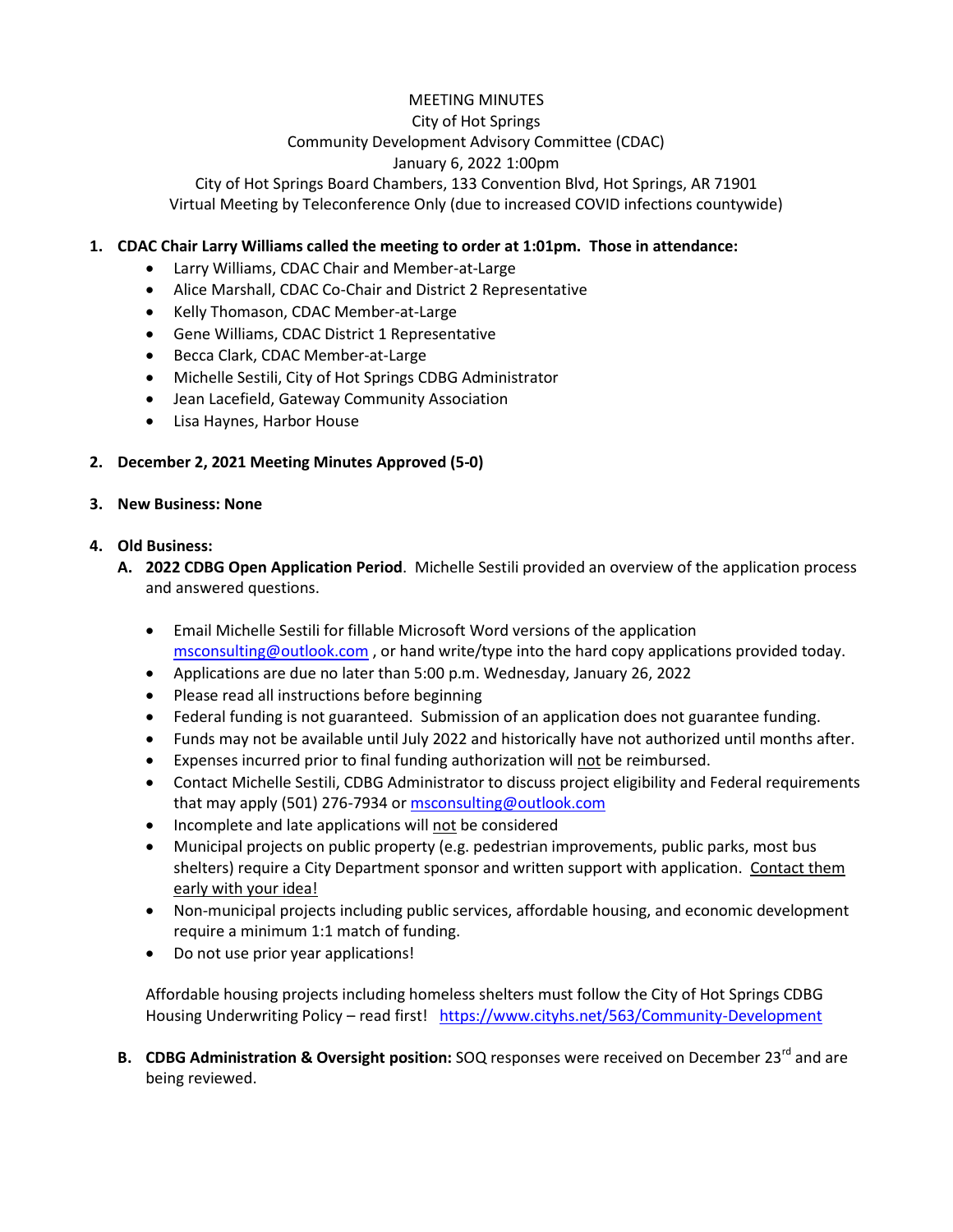**C. Fiscal Year 2022 CDBG Allocation:** The federal government has not reconciled a 2022 appropriations bill and is operating under a continuing resolution through February 18, 2022.

### **D. 2022 Point in Time (PIT) Homeless Count: January 27th .**

- i. Teams with specialized trauma informed outreach experience will visit known encampments.
- ii. Other volunteers will be stationed at the library, Jackson House (lunch), Salvation Army (dinner), Spa Area Independent Living Services, and The Warehouse.
- iii. **Volunteers needed** in Garland, Clark, Montgomery, Hot Springs and Nevada counties!
- iv. Volunteer sign-up form:<https://www.arboscoc.org/point-in-time-count/>
- v. For everyone's health and safety, volunteers must be vaccinated and wear a mask throughout shift. Individuals participating in the count will also be required to stay masked in indoor settings and when interfacing with volunteers.
- vi. Counting-Us App software training 1/13/22
- vii. Local volunteer training 1/20/22

## **E. Prior year projects statuses (updates/changes noted in bold were reviewed):**

| CARES Act CV funds must be used to prepare for, prevent and/or respond to the novel coronavirus (COVID-19) |  |  |
|------------------------------------------------------------------------------------------------------------|--|--|
|------------------------------------------------------------------------------------------------------------|--|--|

| Project                       | <b>Fiscal</b> | <b>Funded</b> | <b>Current</b>  | <b>Notes</b>                                 |
|-------------------------------|---------------|---------------|-----------------|----------------------------------------------|
|                               | Year          | <b>Amount</b> | <b>Balance</b>  |                                              |
| Quarantine Shelter CV-        | 2020CV        | \$317,926     | \$317,926       | Acquisition soft costs funded. Site specific |
| 1                             |               |               |                 | environmental review required after          |
|                               |               |               |                 | building/site identified.                    |
| <b>Quarantine Shelter</b>     | 2021          | \$369,840.96  | \$369,840.96    | Acquisition soft costs funded. Site specific |
|                               |               |               |                 | environmental review required after          |
|                               |               |               |                 | building/site identified.                    |
| <b>Homeless Assistance</b>    | 2020CV        | \$76,824      | \$9,629.88      | Homeless shower/restroom trailer,            |
| $CV-1$                        |               |               |                 | insurance, supplies and sanitizing services. |
|                               |               |               |                 | 77 showers provided to date in fiscal year   |
|                               |               |               |                 | 2021 (July 1, 2021-present). 100 individuals |
|                               |               |               |                 | served by CV Homeless Assistance in fiscal   |
|                               |               |               |                 | year 2020.                                   |
| <b>Meal and Food Services</b> | 2020CV        | \$50,824      | \$7,513.51      | 34,807 total prepared meals, food boxes      |
| CV-1 (Subrecipient:           |               |               | as of           | and pantry items have been distributed       |
| Arkansas Foodbank)            |               |               | <b>December</b> | since April 2021 from the 4 local Arkansas   |
|                               |               |               |                 | Foodbank non-profit providers: Jackson       |
|                               |               |               |                 | House, Salvation Army, Faith Pointe          |
|                               |               |               |                 | Ministries and Lake Pointe Church. Lake      |
|                               |               |               |                 | Pointe Church is the only one with food      |
|                               |               |               |                 | credits balance remaining.                   |
|                               |               |               |                 | Hot Springs Board of Directors approved      |
|                               |               |               |                 | \$50,000 in American Rescue Plan Act         |
|                               |               |               |                 | (ARPA) funds for additional Arkansas         |
|                               |               |               |                 | Foodbank credits for Jackson House,          |
|                               |               |               |                 | Salvation Army and Faith Pointe Ministries.  |
| <b>Home Buyer Education</b>   | 2020          | \$7,200       | \$7,200         | <b>REGISTRATION REQUIRED:</b>                |
| <b>Classes</b>                | and           |               |                 | https://hotspringshbeclass.eventbrite.com    |
|                               | 2018          |               |                 |                                              |
|                               |               |               |                 | Saturday at Transportation Depot, 100        |
|                               |               |               |                 | Broadway Terrace, 10am-2pm:                  |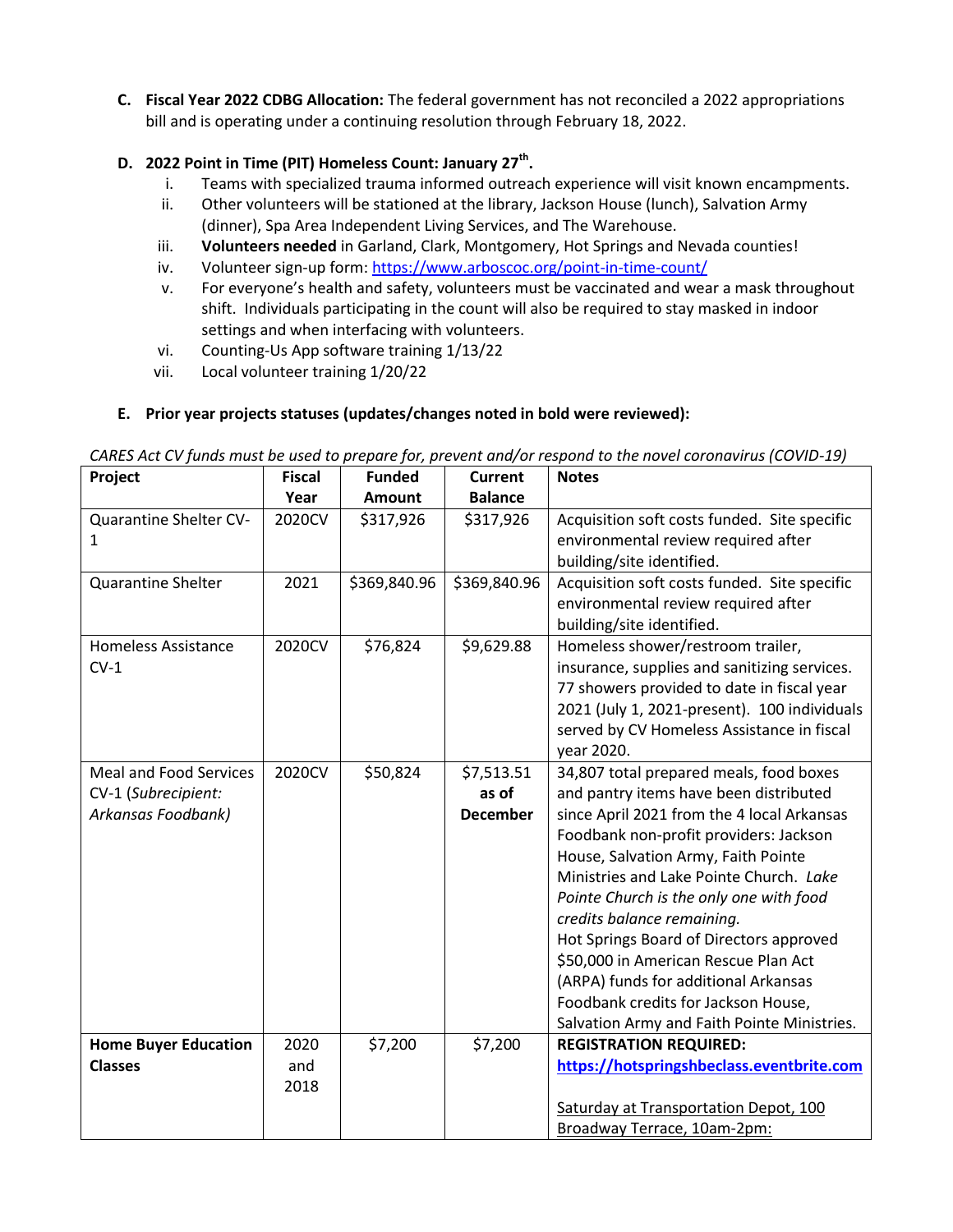|                                |          |             |             | <b>January 8, 2022</b>                      |
|--------------------------------|----------|-------------|-------------|---------------------------------------------|
|                                |          |             |             | February 12, 2022                           |
|                                |          |             |             | April 9, 2022                               |
|                                |          |             |             | June 4, 2022                                |
|                                |          |             |             |                                             |
|                                |          |             |             | Tuesday Instructor-Led ONLINE, 6pm-8pm:     |
|                                |          |             |             | <b>January 11, 2022</b>                     |
|                                |          |             |             | June 11, 2022                               |
| Home Owner classes,            | 2020     | \$18,769    | \$18,769    | <b>RFP opening 1/3/2022</b>                 |
| and Foreclosure                |          |             |             |                                             |
| <b>Avoidance Counseling</b>    |          |             |             |                                             |
| <b>Fair Housing Activities</b> | 2018     | \$5,096.00  | \$2,407.14  | <b>RFP opening 1/3/2022</b>                 |
| - HUD-certified Rental         |          |             |             |                                             |
| <b>Housing Education and</b>   |          |             |             |                                             |
| <b>Eviction Prevention</b>     |          |             |             |                                             |
| <b>Services</b>                |          |             |             |                                             |
| 4C Elderly & Disabled          | 2019     | \$42,303.63 | \$8,619.74  | 37 low- to moderate-income elderly and      |
| Lawn Care and Youth            |          |             |             | disabled persons have received 1 or 2 lawn  |
| Landscape Certification        |          |             |             | services in FY2021. 1 at-risk young person  |
| Program                        |          |             |             | OSHA certified, logging hands-on hours      |
| (Subrecipient: RA              |          |             |             | and studying for professional landscape     |
| Psychle)                       |          |             |             | certification.                              |
| Malvern Avenue                 | Multiple | \$65,817*   | \$35,672.00 | In progress. * CDBG is 20% match to FTA     |
| Gateway Improvement            |          |             |             | grant. City funding high voltage power line |
| Project Phase I Gulpha         |          |             |             | burial.                                     |
| to Grove                       |          |             |             |                                             |
| Crosswalk on Malvern           | 2019     | \$11,680    | \$11,680    | ARDOT consultation in progress. Submitted   |
| to Silver Street               |          |             |             | designs not approved; ARDOT requested       |
|                                |          |             |             | design changes far outside of plans and     |
|                                |          |             |             | budget. Compromise designs pending          |
|                                |          |             |             | review.                                     |
| Cedar St Sidewalk &            | 2020     | \$10,261    | \$10,261    | Funded. To be bundled with other projects   |
| ADA Improvements               |          |             |             | in a future bid for best, volume price.     |
| Phase III                      |          |             |             |                                             |
| Lot Acquisition for            | 2020     | \$15,000    | \$15,000    | Habitat searching for potential lots.       |
| Home Building                  |          |             |             |                                             |
| (Subrecipient: Garland         |          |             |             |                                             |
| County Habitat for             |          |             |             |                                             |
| Humanity)                      |          |             |             |                                             |
| <b>Whittington Avenue</b>      | 2020     | \$44,850    | \$44,850    | Environmental review to be completed        |
| Drainage                       |          |             |             | before funding is authorized.               |
| Improvements                   |          |             |             |                                             |
| Chelsea Street                 | 2020     | \$40,800    | \$40,800    | Environmental review to be completed        |
| Sidewalks & ADA                |          |             |             | before funding is authorized.               |
| Accessibility                  |          |             |             |                                             |
| Improvements                   |          |             |             |                                             |
| <b>Creek Street Sidewalks</b>  | 2020     | \$32,343.75 | \$32,343.75 | Environmental review to be completed        |
| & ADA Accessibility            |          |             |             | before funding is authorized.               |
| Improvements                   |          |             |             |                                             |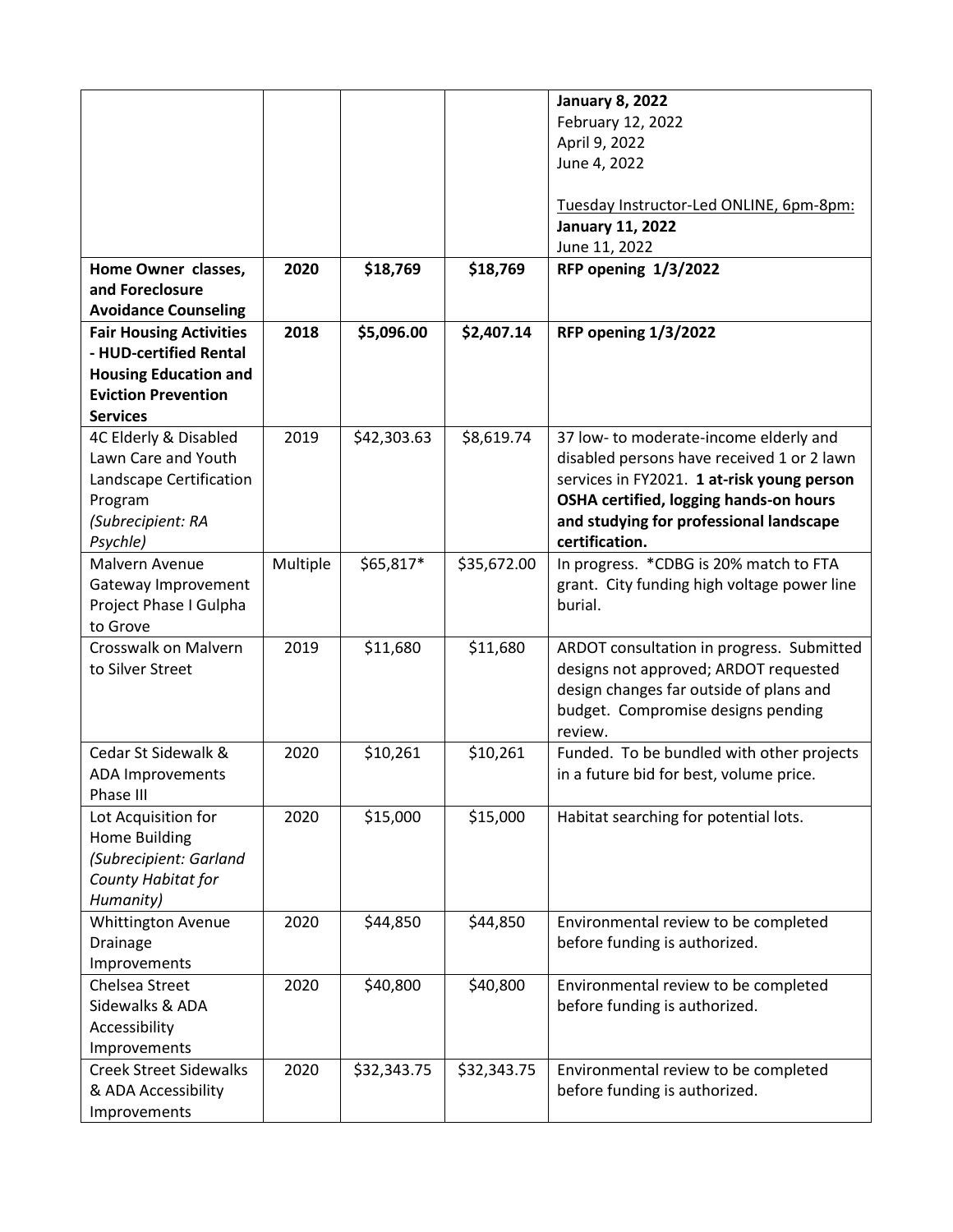| Park Avenue at Tom                                                                                                           | 2020                                                                                                                                                                   | \$38,875                                                                      | \$38,875 | Environmental review to be completed                                                                 |  |  |  |
|------------------------------------------------------------------------------------------------------------------------------|------------------------------------------------------------------------------------------------------------------------------------------------------------------------|-------------------------------------------------------------------------------|----------|------------------------------------------------------------------------------------------------------|--|--|--|
| Ellsworth Sidewalk,                                                                                                          |                                                                                                                                                                        |                                                                               |          | before funding is authorized.                                                                        |  |  |  |
| ADA and Drainage                                                                                                             |                                                                                                                                                                        |                                                                               |          |                                                                                                      |  |  |  |
|                                                                                                                              |                                                                                                                                                                        |                                                                               |          | <b>CALENDAR YEAR 2021 ACCOMPLISHMENTS</b>                                                            |  |  |  |
| Note: Accomplishments are reported to HUD on a July-June fiscal year                                                         |                                                                                                                                                                        |                                                                               |          |                                                                                                      |  |  |  |
| CARES Act CDBG CV to prevent, prepare for and respond to the novel coronavirus (COVID-19)                                    |                                                                                                                                                                        |                                                                               |          |                                                                                                      |  |  |  |
| <b>Emergency Rent</b>                                                                                                        |                                                                                                                                                                        | Up to 3 consecutive months of emergency rent payments made to households that |          |                                                                                                      |  |  |  |
| Subsistence CV-1                                                                                                             |                                                                                                                                                                        |                                                                               |          | had experienced a COVID related financial or medical hardship.                                       |  |  |  |
| <b>Utility Subsistence</b>                                                                                                   |                                                                                                                                                                        |                                                                               |          | Low- to moderate income households in City limits with a COVID related hardship                      |  |  |  |
| Payments CV-1                                                                                                                | including late fees.                                                                                                                                                   |                                                                               |          | received between 1 and 3 months of utility assistance paid directly to provider, not                 |  |  |  |
| <b>Homeless Assistance</b>                                                                                                   |                                                                                                                                                                        |                                                                               |          | Homeless shower/restroom trailer, insurance, supplies and sanitizing services. 77                    |  |  |  |
| $CV-1$                                                                                                                       |                                                                                                                                                                        |                                                                               |          | showers provided to date in fiscal year 2021 (July 1, 2021-present).                                 |  |  |  |
| Food/Meal Services CV-                                                                                                       |                                                                                                                                                                        |                                                                               |          | Arkansas Foodbank credits provided to Jackson House (pantry & prepared lunches),                     |  |  |  |
| 1                                                                                                                            |                                                                                                                                                                        |                                                                               |          | Salvation Army (pantry & dinner services), LakePoint Church (food boxes) and Faith                   |  |  |  |
|                                                                                                                              | Pointe Ministries (food boxes). Over 4,031 LMI households served; 34,807 prepared                                                                                      |                                                                               |          |                                                                                                      |  |  |  |
| meals, food boxes, pantry services.<br><b>Public Services</b>                                                                |                                                                                                                                                                        |                                                                               |          |                                                                                                      |  |  |  |
| Home Buyer Education Classes: 4 in-person and 1 online class offered                                                         |                                                                                                                                                                        |                                                                               |          |                                                                                                      |  |  |  |
| 4C Elderly & Disabled                                                                                                        |                                                                                                                                                                        |                                                                               |          |                                                                                                      |  |  |  |
| Lawn Care and Youth                                                                                                          | 37 low- to moderate-income elderly and disabled persons have received 1 or 2 lawn<br>services in FY2021. 1 at-risk young person OSHA certified, logging hands-on hours |                                                                               |          |                                                                                                      |  |  |  |
| Landscape Certification                                                                                                      | and studying for professional landscape certification.                                                                                                                 |                                                                               |          |                                                                                                      |  |  |  |
| Program                                                                                                                      |                                                                                                                                                                        |                                                                               |          |                                                                                                      |  |  |  |
| <b>Housing</b>                                                                                                               |                                                                                                                                                                        |                                                                               |          |                                                                                                      |  |  |  |
|                                                                                                                              |                                                                                                                                                                        |                                                                               |          | Habitat for Humanity 115 Watt Street: CDBG water line relocation. Home dedicated in February of 2021 |  |  |  |
| <b>ADA Accessibility and Bus Shelters</b>                                                                                    |                                                                                                                                                                        |                                                                               |          |                                                                                                      |  |  |  |
| Bus Shelter at Ouachita Behavioral Health & Wellness                                                                         |                                                                                                                                                                        |                                                                               |          |                                                                                                      |  |  |  |
| Bus Shelter at Indiandale Plaza on Malvern                                                                                   |                                                                                                                                                                        |                                                                               |          |                                                                                                      |  |  |  |
| Bell Street Sidewalk & ADA Accessibility                                                                                     |                                                                                                                                                                        |                                                                               |          |                                                                                                      |  |  |  |
| Dell & Ravine at Park Ave Sidewalk, ADA Accessibility Ramps and Drainage Improvements                                        |                                                                                                                                                                        |                                                                               |          |                                                                                                      |  |  |  |
| Garden Street Sidewalk & ADA Accessibility Improvements                                                                      |                                                                                                                                                                        |                                                                               |          |                                                                                                      |  |  |  |
| Jefferson Street Sidewalk & ADA Accessibility                                                                                |                                                                                                                                                                        |                                                                               |          |                                                                                                      |  |  |  |
| Malvern Avenue Medians Phase I Gulpha to Jefferson                                                                           |                                                                                                                                                                        |                                                                               |          |                                                                                                      |  |  |  |
| Park Avenue Sidewalk & ADA Accessibility Improvements Phase V - East Side                                                    |                                                                                                                                                                        |                                                                               |          |                                                                                                      |  |  |  |
| <b>Non-Residential Historic Preservation</b>                                                                                 |                                                                                                                                                                        |                                                                               |          |                                                                                                      |  |  |  |
| John Lee Webb House Historic Restoration - Weather Wrapping, Brick Masonry & Ancillary Roofs<br>(Subrecipient: P.H.O.E.B.E.) |                                                                                                                                                                        |                                                                               |          |                                                                                                      |  |  |  |
| <b>Other</b>                                                                                                                 |                                                                                                                                                                        |                                                                               |          |                                                                                                      |  |  |  |
| PY2020 CDBG Planning & Administration (January 2020 - June 2021 to facilitate fiscal year change)                            |                                                                                                                                                                        |                                                                               |          |                                                                                                      |  |  |  |
| Spot Blight Nuisance Abatement: 5 condemned structures moved January 2021: 1023 Mineral, 302 Highland,                       |                                                                                                                                                                        |                                                                               |          |                                                                                                      |  |  |  |
| 407 Mississippi, 142 Greenwood and 248 Hobson.                                                                               |                                                                                                                                                                        |                                                                               |          |                                                                                                      |  |  |  |

### **5. Announcements**

The next scheduled CDAC meeting is Thursday, February 3, 2022 at 1:00pm in City Hall Board Chambers. We will continue to offer the dial-in teleconference service.